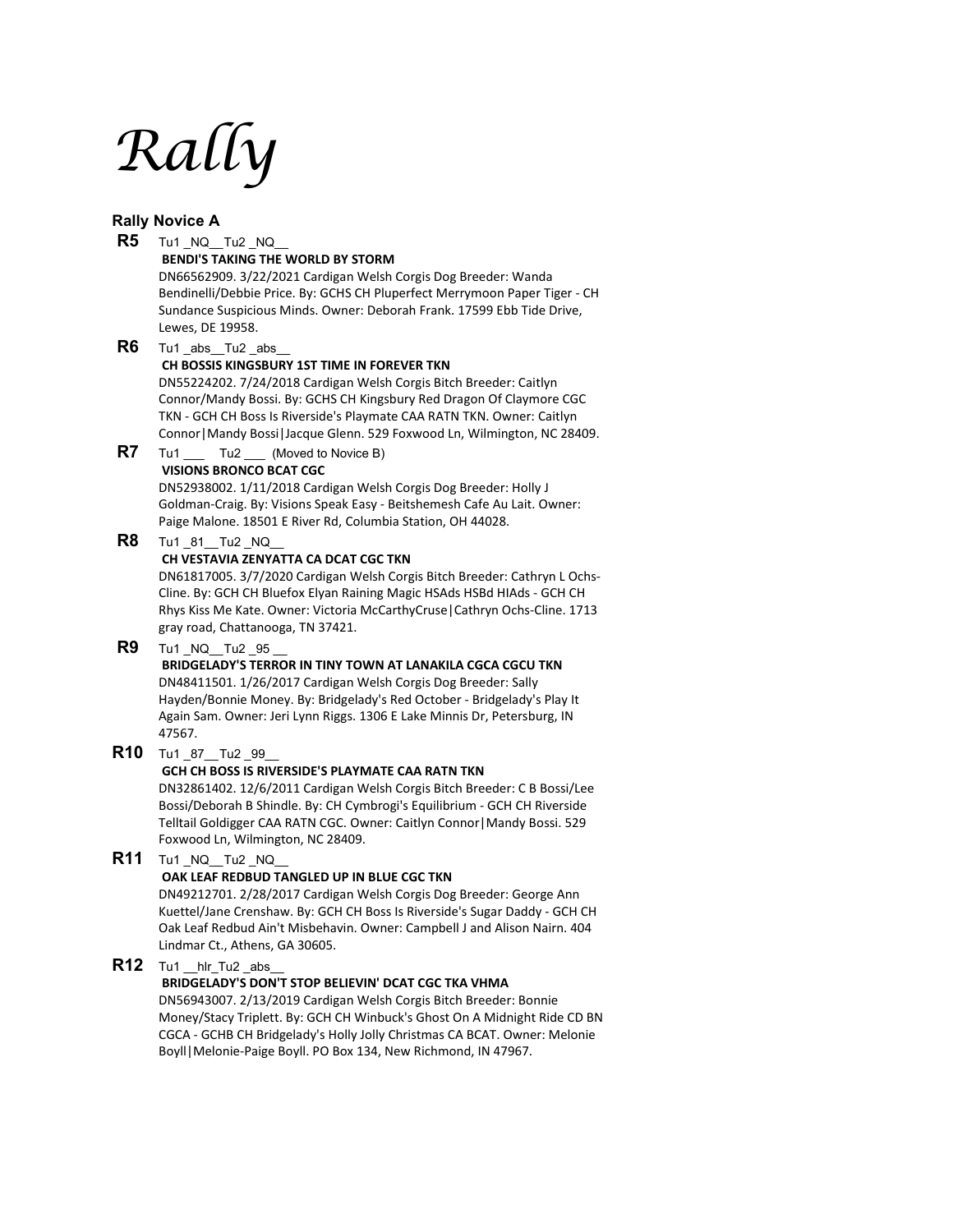## **R14** Tu1 84 \_Tu2 \_90

#### **ARAMORAS HIGH FLYING DAREDEVIL NAP NJP ACT1**

DN52849102. 2/27/2018 Cardigan Welsh Corgis Dog Breeder: Janice Tesch/Kerry Tesch. By: Vestavia Davenitch Ziggy Stardust HT - MACH2 Aramoras Livin On The Edge BN RE MXG MJG MXP MJP. Owner: Alex Tesch|Alex Tesch|Janice Tesch. 1219 Navarino St, Algoma, WI 54201.

**R15** Tu1 \_74\_\_Tu2 \_100\_\_

## **CH KARINA MYLYN IRONMAN LEGEND**

DN63264703. 7/30/2020 Cardigan Welsh Corgis Dog Breeder: Ms. Stephanie J Hoyer/Beverly L Mercer. By: Mylyn Karina Doc Bar None RA - Karina Mylyn Airdrie Steel Magnolia. Owner: Michelle Wiecek. 6894 Claymoor Ave, Madison, OH 44057.

**R16** Tu1 NQ Tu2 NQ

#### **JOKIN'S CONNECT THE DOTS**

DN60174402. 10/23/2019 Cardigan Welsh Corgis Bitch Breeder: Joseph Hunn Jr./Nicole Palsgrove/Blythe Palsgrove. By: CH Aurigan's Kantasia Rolls Royce - CH Coedwig's Where Rumors End & Legends Begin @ Jokin RN. Owner: Betsy and Julianna Alexander|Nikki Palsgrove. 1818 Park Avenue, Piqua, OH 45356.

# **R17** Tu1 abs Tu2 abs

#### **VISIONS CARDACH RED ROSES TOO CGC TKN**

DN64878903. 11/13/2020 Cardigan Welsh Corgis Bitch Breeder: Holly J Goldman-Craig/E. B. Bishop/Rita J Hellegers. By: CH Visions Debonaire Commander In Chief FDC CGC TKN ATT - GCH CH Cornerstone Visions Cardach Nostalgia RN CGC TKA. Owner: Megan Peila Holly Goldman Craig|Holly Goldman Craig. 633 COUNTY ROAD 27, BAINBRIDGE, NY 13733. Mary Cummings

#### **Tu1**

**First** \_\_R10\_\_ / \_\_87\_\_ **Second** \_\_R14\_\_ / \_84\_\_\_ **Third** \_\_R8\_ / \_\_81\_\_ **Fourth** \_R15\_\_ / \_74\_\_\_ **Tu2 First** \_\_R15\_\_ / \_\_100\_\_ **Second** \_\_R10\_\_ / \_\_99\_\_ **Third** \_R9\_\_\_ / \_\_95\_\_ **Fourth** \_R14\_\_\_ / \_\_90\_\_

#### **Rally Novice B**

**R18** Tu1\_\_98\_\_ Tu2 \_\_100\_

#### **SHAKAY MAJOR TRUE PAWS**

DN61888104. 3/13/2020 Cardigan Welsh Corgis Dog Breeder: Sharon K Gewecke. By: GCH CH Kimberwicke's Grant Effect - CH Shelshire's Easter Lilly. Owner: Sharon Gewecke. PO Box 306, PLEASANT UNTY, PA 15676.

# **R19** Tu1 97 Tu2 90

## **SERENCI MY WILDEST DREAM HT CGC**

DN62793802. 4/17/2020 Cardigan Welsh Corgis Dog Breeder: Catherine Chapel/Barbara Merickel. By: CH Braeling Every Cowgirl's Dream - GCHS CH Serenci Starfire. Owner: Renee Bernard. 1 Jemez Lane, White Rock, NM 87547.

# **R20** Tu1 97\_Tu2 \_96\_

#### **KEKSBAND JE VEUX AT VISIONS CGC TKN**

DN67640601. 3/8/2021 Cardigan Welsh Corgis Bitch Breeder: Svetlana B. Maysagina. By: Cardiganium Largo Winch - Keksband Touch My Soul. Owner: Holly GoldmanCraig|E. B. Bishop. PO Box 417, AVERILL PARK, NY 12018. Mary Cummings

# **R21** Tu1 abs \_Tu2 \_\_abs\_

#### **MOCKINGBIRD BELLA COME LA BISNONNA OF SOVEREIGN BCAT SCN SIN SEN SHDN TKI**

DN62651304. 4/22/2020 Cardigan Welsh Corgis Bitch Breeder: Rochelle L Severance. By: GCHB CH Wyncrest's You'll Be In My Heart RN HT CA DCAT SWA SHDN RATCHX CZ8P CGC TKN - CH Pluperfect Merrymoon Redbud Proper Italian Beauty. Owner: Janet Suber|Rochelle Severance. 933 Whippoorwill Dr, Signal Mountain, TN 37377.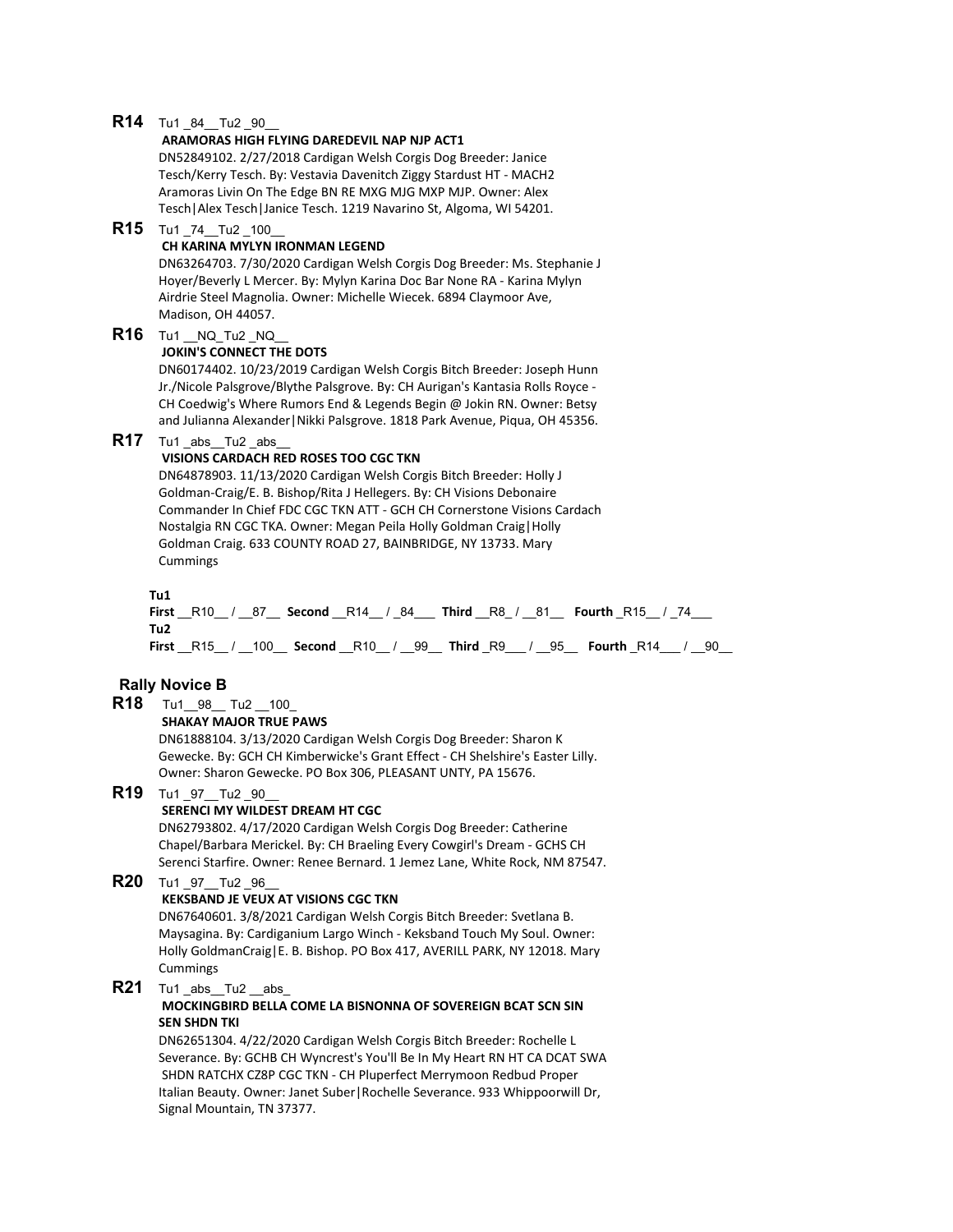## **R22** Tu1 \_98\_\_Tu2 \_\_100\_

#### **GCH CH BLUEFOX ELYAN RAINING MAGIC HSADS HSBD HIADS**

DN51199501. 9/20/2017 Cardigan Welsh Corgis Dog Breeder: Penni Adrian/Susan Long/Cheryl L Kienast. By: GCHB CH Wyncrest's You'll Be In My Heart RN HT CA DCAT SWA SHDN RATCHX CZ8P CGC TKN - GCHS DC Mockingbird Elyan Magic Moment RN HSAds HSBd HIAds HIBd HXAd HXBd CA CGCA. Owner: Susan Long. 3595 Doty Chapel Rd, Afton, TN 37616. Kathy Howse

**R23** Tu1 \_97\_\_Tu2 \_100\_\_

## **CH VESTAVIA BLACK CAVIAR PT**

DN61817004. 3/7/2020 Cardigan Welsh Corgis Bitch Breeder: Cathryn L Ochs-Cline. By: GCH CH Bluefox Elyan Raining Magic HSAds HSBd HIAds - GCH CH Rhys Kiss Me Kate. Owner: Susan Long. 3595 Doty Chapel Rd, Afton, TN 37616.

**R24** Tu1 \_95\_\_Tu2 \_96\_\_

## **MOONFOX MIDNIGHTSNUGGLER**

DN47717002. 9/25/2016 Cardigan Welsh Corgis Dog Breeder: Camille Long. By: CH Aragorn's Thelonious Monk - CH Moonfox-Rubad Xi Tauri. Owner: Cherie Fausnaugh. 1299 Glenboro Way, Galloway, OH 43119.

**R25** Tu1 \_NQ\_\_Tu2 \_92\_\_

## **CORWYNT TAYKEN FAMILY BUSINESS**

DN65457001. 1/25/2021 Cardigan Welsh Corgis Bitch Breeder: Susan Stephon/Donna Lonnquist. By: TC AGCH MACH25 PACH3 Corwynt Tayken Crushed Ice RN HSAds HIAds HXAds MXC6 PAD MJB7 PJD MXP7 - MACH2 Corwynt Tayken Amazing MXG MJG OF. Owner: Jo Powers. 7455 Dyer Rd, Denton, MD 21629.

**R26** Tu1 NQ Tu2 73

**CH LAUGHINGDAWG MERRYMOON CEDAR TREE SPIRIT CA BCAT CGC TKN** DN41947402. 12/24/2014 Cardigan Welsh Corgis Dog Breeder: Teresa Kay Smith/Barbara Hoffman. By: GCH CH Pluperfect Merrymoon Davenitch Praise Thee Well - Merrymoon Pluperfect Par Tay. Owner: Teresa K Smith|Jan Holewinski|Donald Holewinski. 62 North Janesville Street, Milton, WI 53563.

# **R27** Tu1 89 Tu2 NQ

## **KIPPERTON CHERI CHERI LADY**

DN65356707. 12/19/2020 Cardigan Welsh Corgis Bitch Breeder: Dr. Kevin Price-Brenner/Dr. Paul Price-Brenner. By: GCHS CH Madhatter's Achilles' Heel BCAT - CH Redbud Kaleidoscope Eyes. Owner: Roxanne Michel Morissette. 287 boulevard des montagnaisCANADA, Uashat, QC g4r5r1.

# **R28** Tu1 \_\_70\_Tu2 \_NQ\_\_

## **CORNERSTONE AMITY GIVE A LITTLE WHISTLE**

DN67248901. 5/8/2021 Cardigan Welsh Corgis Bitch Breeder: Rita J Hellegers. By: GCH CH Cornerstone's Moonlit - Cornerstone's Lift Your Voice. Owner: Jonathan Strong|Mrs Jeannie Strong|Rita J Hellegers. 777 Pinewood Circle, Mooresville, NC 28115.

**R29** Tu1 \_abs\_\_Tu2 \_abs\_\_

# **CHRIS TEAM PERFECT FIGHTER CGC**

DN68657101. 4/22/2021 Cardigan Welsh Corgis Dog Breeder: Krzysztof Michalski. By: Uszaki Once Upon A Time - Astersland Jazzy Jewel. Owner: Linda Smith|Richard Smith. 10518 Mary St, Omaha, NE 68122.

**R30** Tu1 \_abs\_\_Tu2 \_\_abs\_

## **CH XTACEE FRIENDS IN LOW PLACES**

DN64225106. 10/16/2020 Cardigan Welsh Corgis Dog Breeder: Kathryn Schwabe. By: GCH CH Rochar&Stubbyacres Biloxi Blues - CH Xtacee Holiday On Ice. Owner: Kathryn Schwabe. 2140 Easton Road, Bethlehem, PA 18015.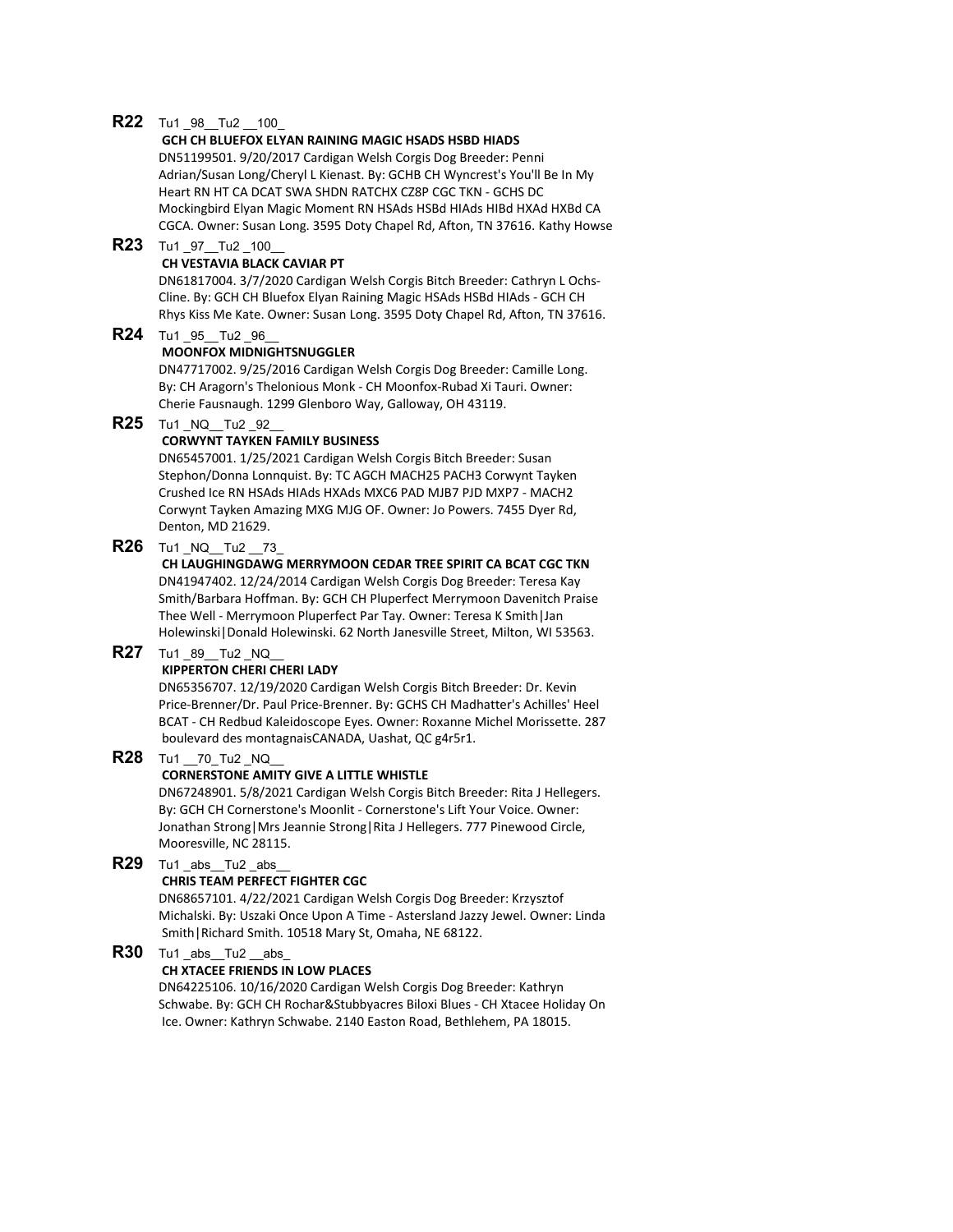## **R31** Tu1 98 Tu2 100

## **CH KEEROCKA'S OUT WITH A BANG! CDX BN PT FDC CGC TKN**

DN54908206. 8/27/2018 Cardigan Welsh Corgis Bitch Breeder: Julie Miller/Cindy McDonald. By: GCHS CH Wyncrest Clear Creek Once Upon A Dream CA BCAT CGCA - CH Summit Foggy Bottom I Wannabluvdbyu BN FDC CGC TKN. Owner: Julie Miller|James Miller. 6110 33rd Ave Dr, Shellsburg, IA 52332.

**R32** Tu1 94 Tu2 99

#### **CH COEDWIG'S BIBBIDI-BOBBIDI-BOO @ JOKIN**

DN57236803. 3/30/2019 Cardigan Welsh Corgis Bitch Breeder: Kim Shira/Leo Eickhoff. By: CH Snapdragon Coedwig's Polar Ice - CH Car-Rae's Pandamonium. Owner: Nicole Palsgrove|Nicole Palsgrove|Joseph Hunn|Blythe Brady. 2025 E St Rt 36, PIQUA, OH 45356.

**R33** Tu1 \_78\_\_Tu2 \_87\_\_

#### **CH WHITE HART FELIX FELICIS PT TKN**

DN63767208. 8/15/2020 Cardigan Welsh Corgis Dog Breeder: Barbara R Miller. By: GCH CH Timepiece's I Am I Said FDC BCAT CGCA CGCU TKN ATT VSWB - GCH CH White Hart Crazy Little Thing Called Love HSAds HIAds CGCA CGCU TKN. Owner: Barbara Miller. 193 Raymondskill Rd, Milford, PA 18337.

# **R34** Tu2\_\_NQ\_

#### **SHAKAY TRUE SUGAR JOY**

DN61888108. 3/13/2020 Cardigan Welsh Corgis Bitch Breeder: Sharon K Gewecke. By: GCH CH Kimberwicke's Grant Effect - CH Shelshire's Easter Lilly. Owner: Sharon Gewecke. PO Box 306, PLEASANT UNTY, PA 15676.

## **R35** Tu1 94 Tu2 100

## **GCH CH YASASHIIKUMA JAUNTY JOLENE**

DN42507003. 12/26/2014 Cardigan Welsh Corgis Bitch Breeder: Shelley Camm. By: GCHG CH Telltail Like A Rolling Stone - GCH CH Yasashiikuma Smoky Mountn Maid. Owner: Catherine Skimin. B-19360 Yonge St CANADA, Holland Landing, ON L9N 1L7. Agent: Kathryn Schwabe

## **R36** Tu1 89 Tu2 99

#### **AIRDRIE ARBENNIG MONEY ISN'T EVERYTHING CGC**

DN57283401. 10/19/2018 Cardigan Welsh Corgis Bitch Breeder: Emily Banaszak/Janet Jackson. By: GCHP CH Kosmar Striking Back Of Bridgelady CA CGCA - CH Arbennig Bustin' Out All Over. Owner: Janet Jackson. 306 Yettman Dr, Pittsburgh, PA 15239.

## **R37** Tu1 97 Tu2 100

## **RIVERBEND ISLE HAVE ANOTHER MX MXJ MXF**

DN58883402. 6/22/2019 Cardigan Welsh Corgis Bitch Breeder: Kimberly Gibson/Kathleen Gibson. By: CH Riverbend Lincoln Here For The Defense OA NAJ AXP AJP - CH White Raven Come Friends MX MXJ XF. Owner: Carrie Ruhde. 1106 Fulton St, Waterloo, IA 50707.

# **R38** Tu1 \_83\_\_ Tu2 \_94\_\_

#### **XTACEE OCTANE ATLANTIC CITY AXP AJP NFP BCAT ACT1J CGC TKN**

DN59839102. 9/23/2019 Cardigan Welsh Corgis Bitch Breeder: Kathryn Schwabe/Lisa Rhyner. By: GCH CH Octane's Witch Hunt RN AXP AJP XFP DCAT TKA ATT - CH Xtacee Holiday On Ice. Owner: Heather Masch. 442 Jefferson St, Carlstadt, NJ 07072.

## **R39** Tu1 abs Tu2 abs

## **GCH CH LAUGHING DAWG'S MYRNA LOY BCAT CGC TKN**

DN36643601. 4/9/2013 Cardigan Welsh Corgis Bitch Breeder: Teresa Kay Smith. By: CH Merrymoon Pluperfect Pathway - CH Redbud's I Saw Her Standing There. Owner: Teresa K Smith. 62 North Janesville Street, Milton, WI 53563.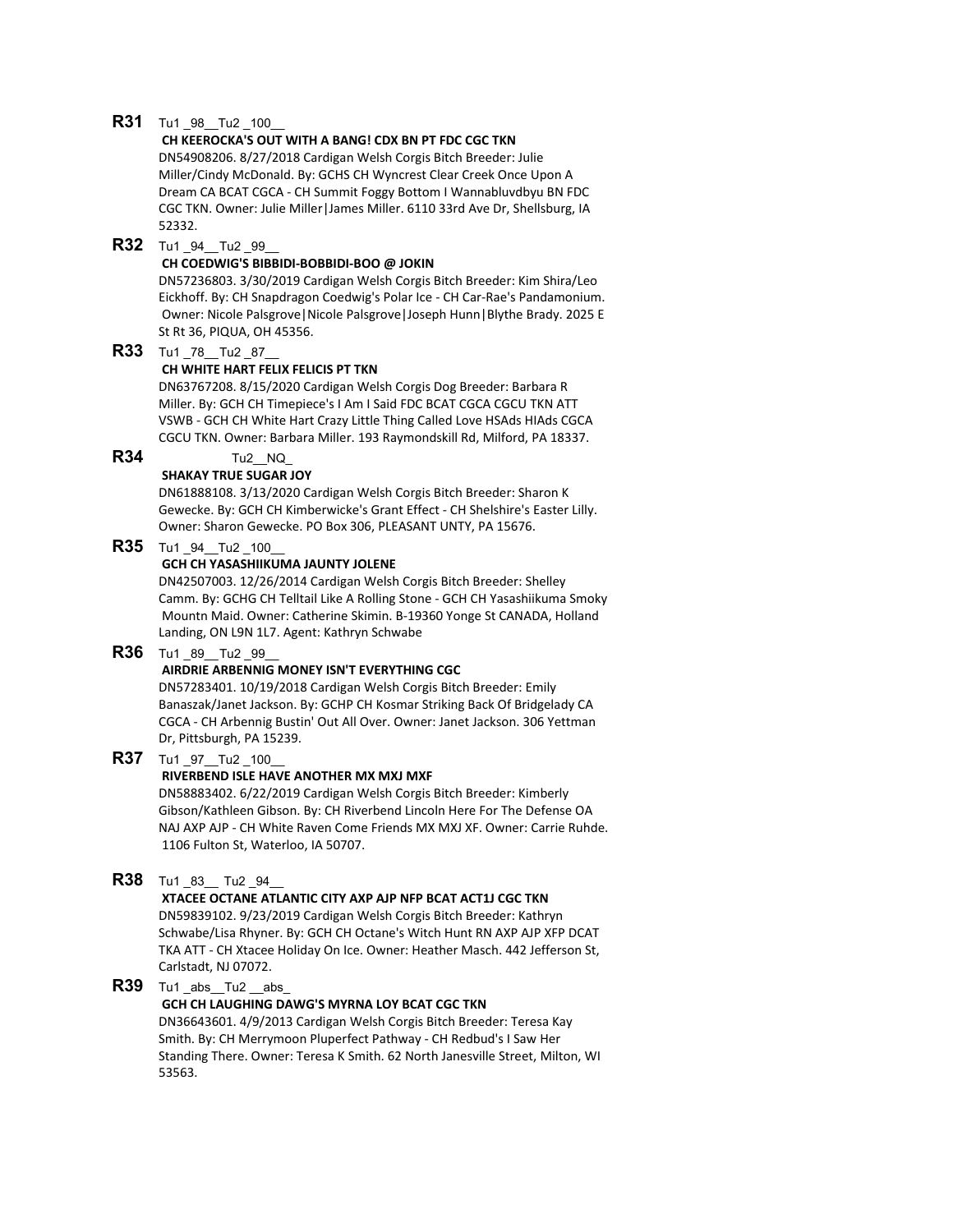## **R40** Tu1 abs Tu2 abs

## **JOKIN'S INTRIGUING LEGEND BEGINS**

DN65323601. 12/15/2020 Cardigan Welsh Corgis Bitch Breeder: Joseph Hunn Jr./Nicole Palsgrove/Blythe Palsgrove. By: GCHB CH Coedwig's Black Diamond PT - CH Coedwig's Where Rumors End & Legends Begin @ Jokin RN. Owner: Nicole Palsgrove|Blythe Palsgrove Brady|Lillian Alexander|J Hunn Jr. 2025 E St Rt 36, Piqua, OH 45356.

**R41** Tu2 100

#### **SHAKAY F NIGHTENGALE**

DN61888102. 3/13/2020 Cardigan Welsh Corgis Bitch Breeder: Sharon K Gewecke. By: GCH CH Kimberwicke's Grant Effect - CH Shelshire's Easter Lilly. Owner: Sharon Gewecke. PO Box 306, PLEASANT UNTY, PA 15676.

## **R42** Tu2\_99\_\_

#### **CH ELYAN MIDSUMMER'S NIGHT'S DREAM BCAT CGC TKN**

DN49449503. 5/3/2017 Cardigan Welsh Corgis Bitch Breeder: Penni Adrian. By: GCH DC C-Myste Baledwr Pursuit Of Happiness CD RN HSAds HIAs HXAsM OAP AJP RATO - CH Bluefox Elyan Mariposa CD PCD BN RI MXP MJP OFP SIN SEN CGCA CGCU TKI. Owner: Pamela Smith. 169 Lily St, Lowber, PA 15660.

# **R7** Tu1 87 Tu2 97

#### **VISIONS BRONCO BCAT CGC**

DN52938002. 1/11/2018 Cardigan Welsh Corgis Dog Breeder: Holly J Goldman-Craig. By: Visions Speak Easy - Beitshemesh Cafe Au Lait. Owner: Paige Malone. 18501 E River Rd, Columbia Station, OH 44028.

## **Tu1**

|     |  |  |  |  |  |  | First_R31___/_98++___ Second_R37___/ __98+___ Third _R22___/ _98____ Fourth __R23__/ __97__             |  |
|-----|--|--|--|--|--|--|---------------------------------------------------------------------------------------------------------|--|
| Tu2 |  |  |  |  |  |  |                                                                                                         |  |
|     |  |  |  |  |  |  | First __R31__ / _100_____Second __R37__ / __100____ Third __R22__ / __100____ Fourth __R23__ / _100____ |  |

## **Rally Intermediate**

# **R43** Tu1 NQ\_Tu2 89

#### **LANAKILA'S OLIVIA AUTUMN'S SHORT STACK W MAPLE SYR RN CGCA CGCU TKI**

DN64608808. 9/8/2020 Cardigan Welsh Corgis Bitch Breeder: Heidi Kilgore/Melissa Sue Klingerman. By: Bridgelady's The Mighty Mac - Lanakila's Everything Nonsense At Denti Di Leone DCAT. Owner: Rebecca Taylor. 7367 Beresford Avenue, Parma, OH 44130.

# **R44** Tu1 NQ Tu2 89

## **CH GLASSHOUSE THEY SAY THERE'S GOLD RN BCAT SCN THDN CGCA CGCU TKN**

DN58089001. 2/23/2019 Cardigan Welsh Corgis Dog Breeder: Lori A Frost. By: GCH CH Glasshouse Black Jack HSAsM FDC CAA RATN CGC TKN - Glasshouse Runnin' From The Blues. Owner: Courtney Wissig|Lori Frost. 2407 Arlington Place, Bellevue, NE 68123.

# **R45** Tu1 NQ\_Tu2 \_84\_

## **YASA84SHIIKUMA DAYDREAM BELIEVER RN CGC TKN**

DN54353001. 5/14/2018 Cardigan Welsh Corgis Bitch Breeder: Debbie Sharpe/Shelley Camm. By: GCHB CH Yasashiikuma Lest We Forget - CH Yasashiikuma Dare To Dream Big. Owner: Catherine Skimin. B-19360 Yonge StCANADA, Holland Landing, ON L9N 1L7.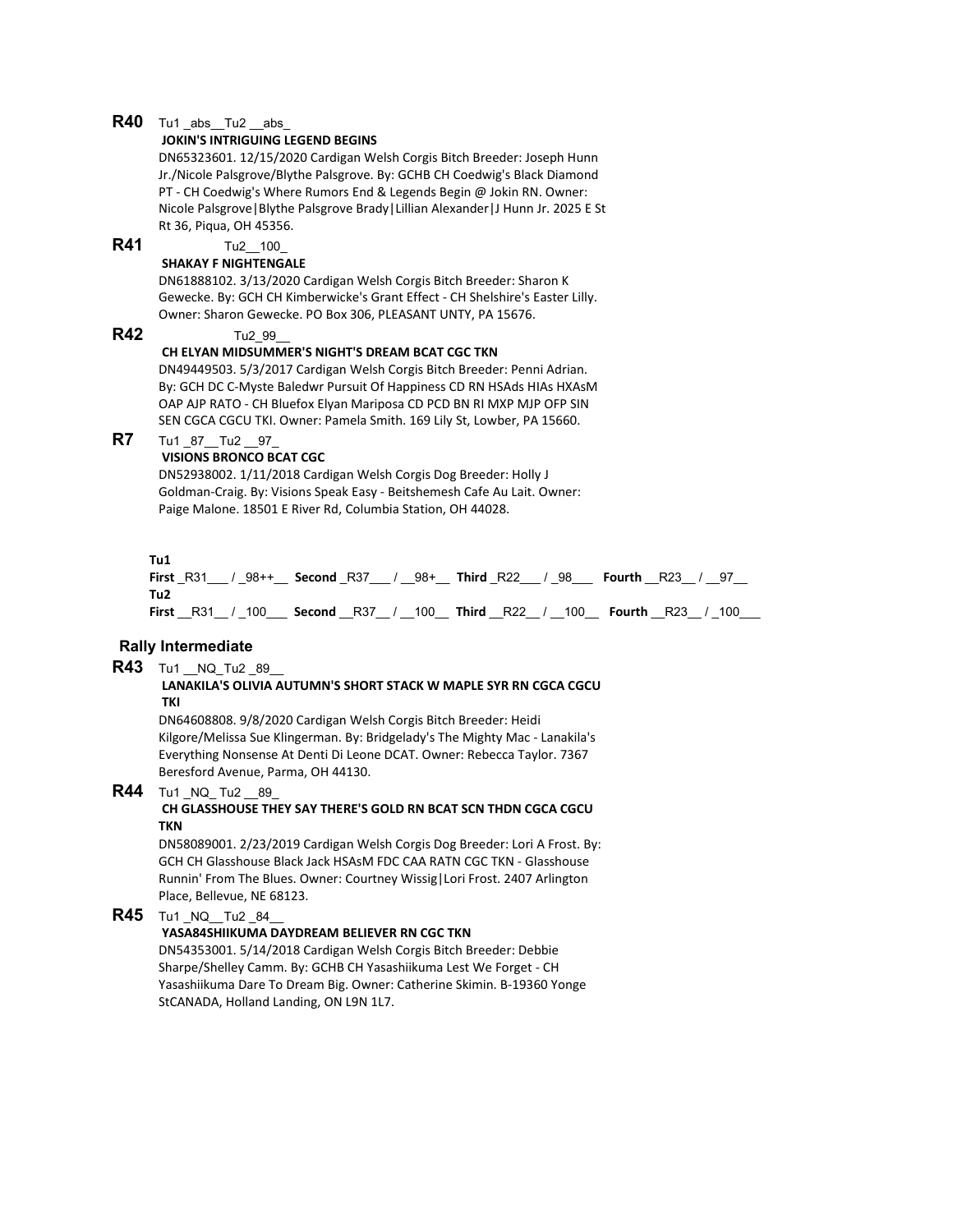#### **R46** Tu1 NQ Tu2 97

#### **CH DEBONAIRES MAJESTIC ORENDA CA CGC**

DN37255602. 7/31/2013 Cardigan Welsh Corgis Bitch Breeder: Kathryn Tanguay. By: GCHS CH Paradiddle Flying Dutchman CD BN RAE HT FDC OA AXJ AXP AJP OF OFP T2BP CAX BCAT CGCA CGCU - CH Debonaire's Tu Hot Tu Handle. Owner: Thomas A Hess Jr|Kathy Tanguay. 229 Sugarman Ave, Millville, NJ 08332.

## **R47** Tu1 86 Tu2 98

#### **RACONTEUR MAGIC IS BREWING RN PT SWN CGC TKA**

DN59609204. 9/2/2019 Cardigan Welsh Corgis Dog Breeder: Carolyn N Embrey/Vivian Andre Moran. By: GCHS CH Kingsbury Red Dragon Of Claymore CGC TKN - GCH CH Heritage Hill Playing With Magic. Owner: Merinda Tiffany|John Spicer. 3537 Germann Ct, Lexington, KY 40503.

## **R48** Tu1 88 \_Tu2 \_98

#### **CH FOOTHILLS A DREAM IS LIKE A RIVER RN CGC TKN BN-V**

DN47549701. 8/25/2016 Cardigan Welsh Corgis Dog Breeder: Lynn C Maxey. By: GCH CH Foothills Handy Man - Turn-Key's Gabrielle Of Sisterwood. Owner: Laura Garcia. 8812 Hubbard Dr N, Galloway, OH 43119.

# **R49** Tu1 \_\_76\_Tu2 \_98\_\_

## **BRIDGELADY'S BACK TO THE FUTURE CD RN FDC MX AXJ MXP MJP NF OFP DCAT ACT1 THDN CGCA TKN**

DN40393502. 6/15/2014 Cardigan Welsh Corgis Dog Breeder: Ms. Bonnie L Money. By: Drindod's Dr. Barsinister At Lanakila - CH Bridgelady Rhydowen Lucinda. Owner: Brenda Juhlin. 4310 Dunbar Pl, Rockford, IL 61114.

## **R50** Tu1 71\_Tu2 \_\_99

## **DAVENITCH WE ADORE THEE RN**

DN55365401. 10/2/2018 Cardigan Welsh Corgis Bitch Breeder: Constance Whan. By: GCH CH Pluperfect Merrymoon Davenitch Praise Thee Well - CH Davenitch Mercy Me. Owner: Constance Whan. 9920 126 St W, Andalusia, IL 61232.

## **R51** Tu1 73 \_Tu2 \_89

#### **GCH CH BRIDGELADY'S IT'S A WONDERFUL LIFE RN AXP OJP NFP FCAT RATN CGCA TKE VHMA**

DN44798301. 12/25/2015 Cardigan Welsh Corgis Dog Breeder: Bonnie Money. By: GCH CH Winbucks Mosaic Wheel D'Fortune UDX9 OGM HSAd TKI - CH Bridgelady's Life In The Fast Lane RN CGCA. Owner: Melonie Boyll. PO Box 134, New Richmond, IN 47967.

## **R52** Tu1 70 Tu2 \_\_abs\_

## **CH PACH2 COOL SENSATION Z DOMU POLANKI BN RN MXP11 MXPC MJP11 MJPC PAX2 MFP DCAT CGC TKN**

DN31162903. 12/5/2010 Cardigan Welsh Corgis Bitch Breeder: Anna Pol. By: GCH CH Rhys Sunday With George CD RE - Cool'N Fool For Filofany Gaucho. Owner: Heather Masch. 442 Jefferson St, Carlstadt, NJ 07072.

## **R53** Tu1 75 Tu2 99

#### **CH RACONTEUR'S CRY HAVOC RN FDC OAP NJP SCN SIN TKN**

DN46648101. 5/25/2016 Cardigan Welsh Corgis Dog Breeder: Vivian Andre Moran/Ashley Schaffter. By: CH Raconteur Perchance To Dream RN NA NAJ NAP NJP THD CGC - CH Raconteur I Love Paris NAP NJP CGC. Owner: Robert N and E Gail A LaBerge. 3862 Morgans Ridge Dr, Buford, GA 30519.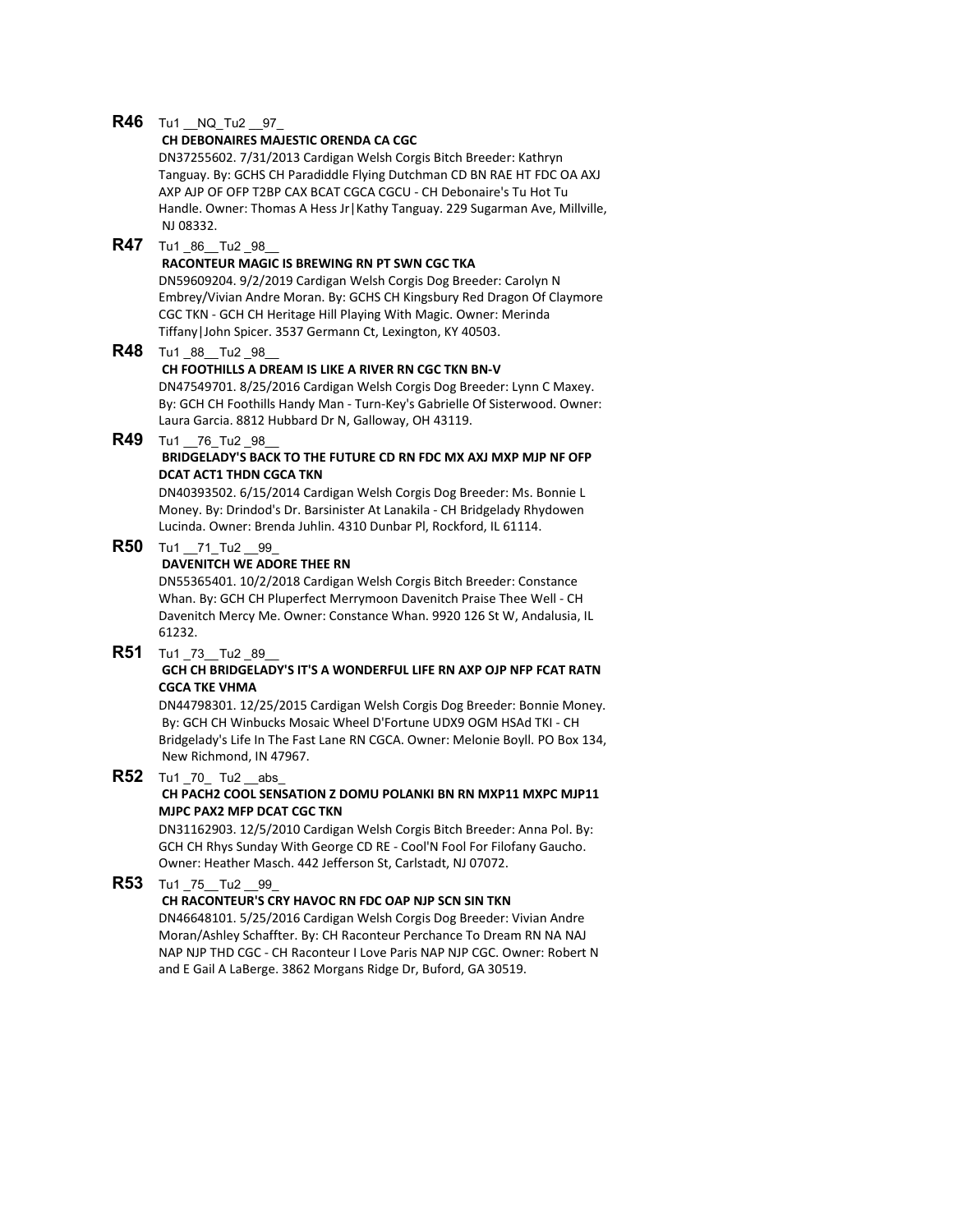## **R54** Tu1 \_\_90\_Tu2 \_99\_\_

#### **MACH2 PACH CORWYNT TAYKEN POLAR ICE CD RN PT MXG MJG MXPB MJP3 MJPB PAX MXF TQX MFP TQXP**

DN29977607. 1/6/2011 Cardigan Welsh Corgis Bitch Breeder: Teryl Lebkuecher/Susan E Stephon/Donna L Lonnquist. By: GCHS CH Paradiddle Flying Dutchman CD BN RAE HT FDC OA AXJ AXP AJP OF OFP T2BP CAX BCAT CGCA CGCU - Corwynt Tayken Splash Of Ice UD GN RAE HSAds HIAd MX MXJ MJB XF CA SIN CGCA. Owner: Barbara Miller. 193 Raymondskill Rd, Milford, PA 18337.

**R55** Tu1 99 \_Tu2 \_99\_

#### **INDIUM FIRE ON THE MOUNTAIN RN HSAS OA AXJ OF TKN**

DN43867704. 9/6/2015 Cardigan Welsh Corgis Dog Breeder: Mark Thorson/Leo Washburn. By: GCHB CH Toreth's Requesting A Fly-By RN NAP NJP CA TKN - CH Samhain's Cover Girl. Owner: Theresa Calter|Lawrence Calter. 1 Wildrose Ln, Eliot, ME 03903.

**R56** Tu1 NQ Tu2 NQ

#### **CH C-MYSTE BALEDWR SN ICING ON THE CAKE RN CGC TKN**

DN34872806. 9/2/2012 Cardigan Welsh Corgis Bitch Breeder: Carolyn L Cannon/Megan Hanselman/Amanda Katasse/Jeri Bon. By: GCHB CH C-Myste Baledwr Whomping Willow - CH Snowrose Poetic Charm BN RN CGC. Owner: Jill Rauh. 4768 E. Britain Ave., Benton Harbor, MI 49022.

**R57** Tu1 \_89\_\_Tu2 \_87\_\_

## **DOXFORD DAVENITCH VALENTINO RN CGC**

DN65576401. 2/14/2021 Cardigan Welsh Corgis Dog Breeder: Sonja Benavidez/Constance Whan. By: CH Davenitch Sidewalk Prophet - Davenitch Doxford Bring Forth The Joy. Owner: Constance Whan|Sonja Benavidez. 9920 126 St W, Andalusia, IL 61232.

**R58** Tu1 NQ Tu2 abs

#### **HEULWEN PAY IT FORWARD RN NAJ NF NFP RATN CGC TKN**

DN57220805. 2/25/2019 Cardigan Welsh Corgis Dog Breeder: Lori Sams/Shelley Camm. By: GCHB CH Wyncrest's You'll Be In My Heart RN HT CA DCAT SWA SHDN RATCHX CZ8P CGC TKN - GCH CH Yasashiikuma Angie Of Heulwen. Owner: Lynn Stonesifer. 238 Ferring Ct, Abingdon, MD 21009.

## **R59** Tu1 NQ Tu2 NQ

**CH ELYAN BLUEFOX NIGHT MOVES RN FDC CAX3 FCAT3 SWA RATN CGC** DN41376606. 11/20/2014 Cardigan Welsh Corgis Bitch Breeder: Penni Adrian/Susan Long/Cheryl L Kienast. By: GCH CH Bluefox Elyan Mind Games HSAs CA - GCHS DC Mockingbird Elyan Magic Moment RN HSAds HSBd HIAds HIBd HXAd HXBd CA CGCA. Owner: Cathryn OchsCline|Laura Comerford. 772 Oneta Dr NW, Norcross, GA 30093.

**R60** Tu1 NQ Tu2 98

#### **CH WINBUCKS & SILVERFERNS MOJO FOR LWYNOGYN RN**

DN64315205. 9/22/2020 Cardigan Welsh Corgis Dog Breeder: Gina Weidner/Sue E Harrison/Charles H Harrison. By: GCHB CH Coedwig's Black Diamond PT - CH Bridgelady's Own Silver & Gold Shines @ Winbucks CD BN CGCA. Owner: Carley J Bates|Elizabeth Robinson. 82 Heritage Lane, Exton, PA 19341.

**Tu1**

**First** \_R\_55\_\_ / \_\_99\_\_ **Second** \_\_R54\_\_ / \_\_90\_\_ **Third** \_R57\_\_ / \_89\_\_ **Fourth** \_R48\_\_ / \_\_88\_ **Tu2 First** \_\_\_R53\_ / \_\_99\_\_ **Second** \_\_\_\_R54 / \_\_\_99\_ **Third** \_\_R50\_\_ / \_\_99\_\_ **Fourth** \_\_\_R55\_ / \_98\_\_\_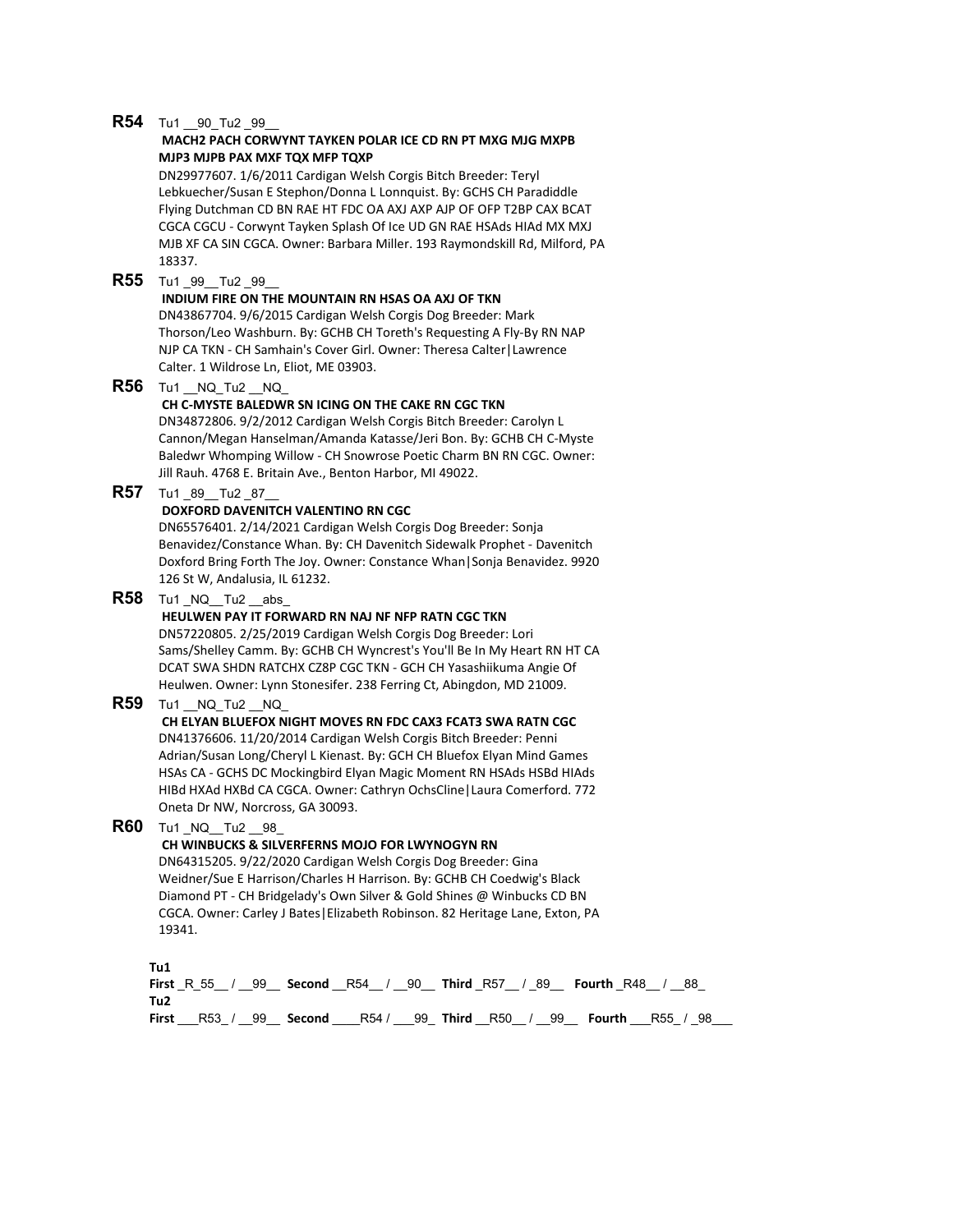## **Rally Advanced B**

**R63** Tu1 90 Tu2 99 **4 MACH3 PACH9 RACH ARAMORA'S CAUGHT YOU LOOKING CD RM2 RAE2 MXC MJC MXP20 MXPC2 MJP20 MJPC2 PAX9 OFP** DN28281201. 7/2/2010 Cardigan Welsh Corgis Bitch Breeder: Kerry Tesch/Janice Tesch. By: CH Davenitch Jacob's Ladder - MACH6 PACH Aramoras Jet To The Dark Side CDX RE HT MXG2 MJG2 MXP3 MXPB MJP3 MJPB PAX. Owner: Janice Tesch|Kerry Tesch|Janice Tesch|Kerry Tesch. 890 S Allen Rd, Green Bay, WI 54311. **R64** Tu1 \_85\_\_Tu2 \_99\_\_ **8 BEITSHEMESH CHUTZPAH CD BN RE FDC NAP NJP CA BCAT CGCA TKN** DN36154401. 10/27/2012 Cardigan Welsh Corgis Bitch Breeder: Dr. E Sundelowitz. By: CH Coedwig's Silversmith - Woodfordgreen Vesta At Beitshemesh. Owner: Kathryn Tanguay. 3241 Delsea Dr, Franklinville, NJ 08322. **R65** Tu1 NQ\_Tu2 87 **8 KARINA MYLYN UNLEASHED MURPHY'S CHAOS RE TKN** DN54262504. 6/5/2018 Cardigan Welsh Corgis Dog Breeder: Ms. Stephanie J Hoyer/Beverly L Mercer/Janet Jackson. By: CH Cadnoclun's Dragonsteel - GCHS CH Peach Nabs Karina I'M A Little Bit Country CA. Owner: Elizabeth Taylor|Zachary Taylor. 15410 Marilyn Ave, Plymouth, MI 48170. **R66** Tu1 87 Tu2 94 **8 MACH10 RIPPLING WATERS CLOVER BN RE FDC MXC4 MJG4 MFC TQX T2B CGCA TKN** DN24755106. 4/19/2009 Cardigan Welsh Corgis Bitch Breeder: David Roderick/Peggy J Roderick. By: Teratams Hunter At Rippling Water - Scaura's Jessica Rabbit At Rw. Owner: Jo Powers. 7455 Dyer Rd, Denton, MD 21629. **R67** Tu1 79 Tu2 87 **8 GCH CH LANAKILA'S DWARF KING OF DEBONAIRE BN RE PT FDC BCAT CGCA TKN ATT** DN59701112. 9/25/2019 Cardigan Welsh Corgis Dog Breeder: Heidi C L Kilgore. By: CH Cardiridge Blue Ain't My Color - Lanakila's Something Worth Hanging On To. Owner: Kathryn Tanguay. 3241 Delsea Dr, Franklinville, NJ **R68** Tu1 82 Tu2 99 **8 GCH CH DWYSAN'S ADDICTED TO LOVE CD BN RE TD BCAT ACT1 SWM SCME SEME SBME RATO TKA** DN52895202. 2/10/2018 Cardigan Welsh Corgis Bitch Breeder: Kathy Davis/Dr. Ryan Buzard/Jinnie Strickland. By: CH Aurigan's Kantasia Rolls Royce - GCHB CH Kingsbury Good Karma At Dwysan. Owner: Kathy Hannah|Kathy Davis |John Hannah. 2421 Grant St., Lansing, MI 48910. **R70** Tu1 \_\_87\_Tu2 \_89 **8 MACH2 ARAMORAS LIVIN ON THE EDGE BN RE MXG MJG MXP MJP** DN36852505. 6/1/2013 Cardigan Welsh Corgis Bitch Breeder: Kerry Tesch/Janice Tesch. By: CH Davenitch Jacob's Ladder - MACH6 PACH Aramoras Jet To The Dark Side CDX RE HT MXG2 MJG2 MXP3 MXPB MJP3 MJPB PAX. Owner: Janice Tesch|Kerry Tesch|Kerry Tesch|Janice Tesch. 890 S Allen Rd, Green Bay, WI 54311. **R71** Tu1 87 Tu2 99 **8 WINBUCK'S A KISS IS JUST A SMOOCH CD BN RE AXP AJP DCAT RATO CGCA CGCU TKN ATT** DN55606105. 9/11/2018 Cardigan Welsh Corgis Bitch Breeder: Gina

Weidner/Sue E Harrison/Charles H Harrison. By: CH Coedwig's Timber - CH Bridgelady's Own Silver & Gold Shines @ Winbucks CD BN CGCA. Owner: Patricia Burgess. 11717 Pine Way B, Huntley, IL 60142.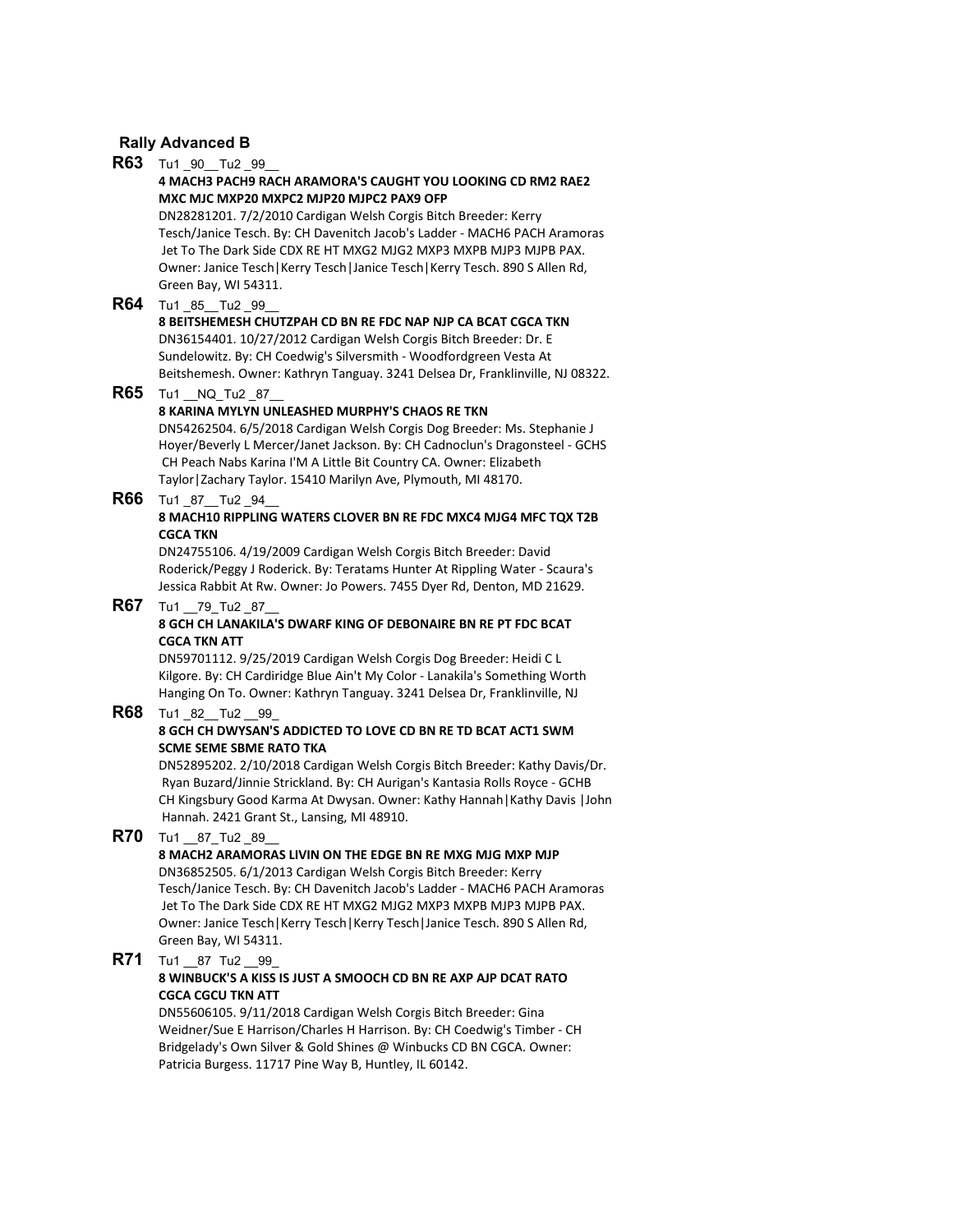## **R72** Tu1 100 Tu2 100

## **8 RACH BLUEFOX QUIET THUNDER OF DOVEHILL UDX2 OM1 RM2 RAE3 MX MXJ DCAT THDA CGCA TKN**

DN46773302. 7/12/2016 Cardigan Welsh Corgis Dog Breeder: Cheryl Kienast/Madeline Lonas. By: GCH CH Dragonpatch Rolling Stone - GCH CH Bluefox Elyan Mirror Mirror PT CA BCAT. Owner: Robert Boeke|Sally Boeke. 37 Sherwick Rd, Oswego, IL 60543.

## **R73** Tu1 98 Tu2 100

## **8 MACH ARAMORA'S NO MORE WORRIES CD BN RE MXB MJB**

DN41787202. 1/16/2015 Cardigan Welsh Corgis Bitch Breeder: Janice Tesch/Kerry Tesch. By: PACH Aramoras Great Expectations CD RA OA NAJ MXP3 MXPB MJP3 MJPB PAX - MACH3 PACH9 RACH Aramora's Caught You Looking CD RM2 RAE2 MXC MJC MXP20 MXPC2 MJP20 MJPC2 PAX9 OFP. Owner: Vanessa Tesch|Vanessa Tesch|Janice Tesch. 890 S Allen Rd, Green Bay, WI 54311.

## **R74** Tu1 97\_Tu2 \_99\_

#### **8 CH RACH XTACEE BB 409 CDX RM3 RAE3 HT AXP OJP OFP DCAT THDN CGCA TKN**

DN57863702. 4/9/2019 Cardigan Welsh Corgis Dog Breeder: Kathryn Schwabe/Lisa Rhyner. By: GCHP CH Xtacee Beach Cruiser - CH Claymore's Edge Of Glory At Xtacee. Owner: Norbert W Kowal|Kathryn Schwabe. 127 PINE HILL RD, CHESTER, NY 10918.

## **R75** Tu1 99 Tu2 99

## **8 ARAMORAS REV IT UP RE MXP2 MJP2**

DN52849101. 2/27/2018 Cardigan Welsh Corgis Bitch Breeder: Janice Tesch/Kerry Tesch. By: Vestavia Davenitch Ziggy Stardust HT - MACH2 Aramoras Livin On The Edge BN RE MXG MJG MXP MJP. Owner: Janice Tesch|Kerry Tesch|Kerry Tesch|Janice Tesch. 890 S Allen Rd, Green Bay, WI 54311.

## **R76** Tu1 97 Tu2 99

## **8 RACH4 COEDWIG'S HE'S MY OBSESSION CD PCD BN RM10 RAE10 PT OAP NJP NFP CA BCAT SCN SIN SEN CGCA CGCU**

DN32800005. 1/26/2012 Cardigan Welsh Corgis Dog Breeder: Kim Shira/Leo Eickhoff. By: DC Coedwig's Malachite RN HSAsc HSBd HIAdsc HXAds - CH Coedwig's Blue Dalhia. Owner: Ashley Brown. 114 Echo Lake Circle, Eureka, MO 63025.

## **R77** Tu1 94 Tu2 100

## **8 CH RACH BOSSIS RIVERSIDE LAST WORD AT AMITY CDX PCDX BN RM2 RAE2 FDC AXP AJP OFP SCN SBN CGC TKA**

DN44528102. 10/29/2015 Cardigan Welsh Corgis Dog Breeder: Deborah B Shindle/Jacque Glenn/Cindy Bossi. By: GCHS CH Kingsbury Red Dragon Of Claymore CGC TKN - GCH CH Riverside Telltail Goldigger CAA RATN CGC. Owner: Jeannie Strong|Jon Strong. 777 Pinewood Cir, Mooresville, NC 28115.

#### **R78** Tu1 85 Tu2 100 **8 MACH RACH ARAMORA'S SWEET AND SPICY CD RM4 RAE3 MXG MJG MXP2 MJP NF TKI**

DN41787201. 1/16/2015 Cardigan Welsh Corgis Bitch Breeder: Janice Tesch/Kerry Tesch. By: PACH Aramoras Great Expectations CD RA OA NAJ MXP3 MXPB MJP3 MJPB PAX - MACH3 PACH9 RACH Aramora's Caught You Looking CD RM2 RAE2 MXC MJC MXP20 MXPC2 MJP20 MJPC2 PAX9 OFP. Owner: Janice Tesch|Kerry Tesch|Janice Tesch|Kerry Tesch. 890 S Allen Rd, Green Bay, WI 54311.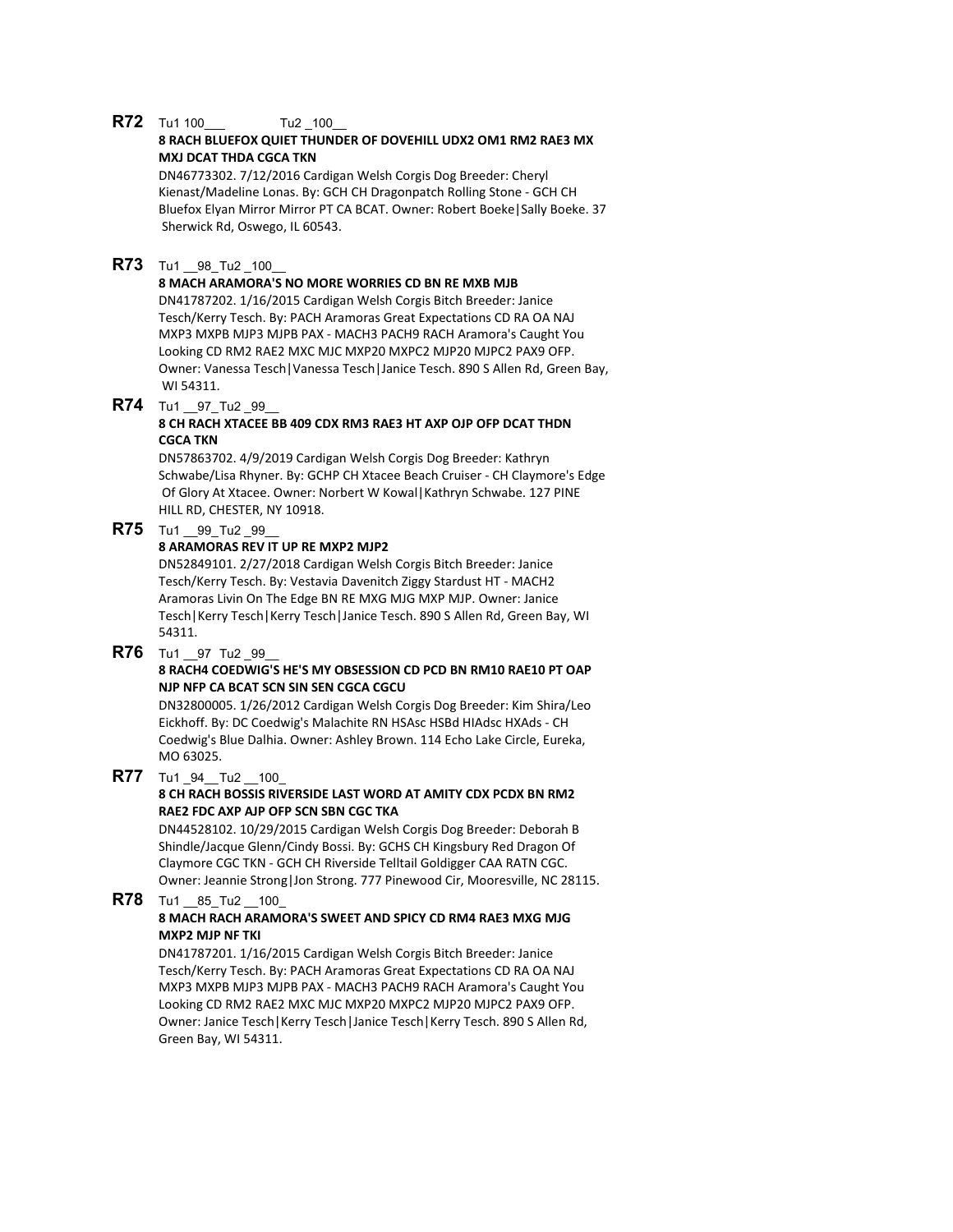## **R79** Tu1 87\_Tu2 \_98

## **8 GCHB CH DAVENITCH DOXFORD SAND PIPERS JEWEL CD BN RAE FDC OAP OJP NFP CA BCAT RATN CGCA TKI**

DN41738203. 1/26/2015 Cardigan Welsh Corgis Bitch Breeder: Constance Whan. By: CH Davenitch Sand Piper - CH Davenitch Shooting Star Angelica. Owner: Sonja Benavidez|Constance Whan. 10921 N 2200th Ave, Geneseo, IL 61254.

## **R80** Tu1 100 Tu2 100

#### **8 GCH CH RACH BLUEFOX ELYAN MVP CDX BN GN GO RM2 RAE3 PT CA DCAT CGCA TKA**

DN38037601. 10/18/2013 Cardigan Welsh Corgis Dog Breeder: Penni Adrian/Susan Long/Cheryl L Kienast. By: GCHG CH Twinroc Santa Paws PT - GCHS DC Mockingbird Elyan Magic Moment RN HSAds HSBd HIAds HIBd HXAd HXBd CA CGCA. Owner: Kathryn Howse|Susan Long|Ella Young. 3595 Doty Chapel Rd, Afton, TN 37616.

**Tu1**

**First** \_ R80\_\_\_ / \_\_100+\_\_ **Second** \_R72\_\_ / \_\_100\_ **Third** \_R75\_\_\_ / \_\_99\_ **Fourth** \_R73\_\_ / \_98\_\_\_ **Tu2 First** \_\_R73\_\_ / \_\_100\_\_ **Second** \_\_R72\_\_ / \_\_100\_\_ **Third** \_\_R80\_\_ / \_\_100\_\_ **Fourth** \_\_R78\_\_ / \_\_\_100\_

## **Rally Excellent A**

**R61** Tu1 \_88\_\_Tu2 \_\_97\_

#### **8 MYLYN KARINA DOC BAR NONE RA**

DN59073003. 7/8/2019 Cardigan Welsh Corgis Dog Breeder: Beverly L Mercer/Stephanie Hoyer. By: GCHB CH Bluefox Quid Pro Quo - CH Mylyn Karina Praying For Sunshine CGC. Owner: Kimberly Oderkirk. 7439 Millwood, West Bloomfield Township, MI 48322. Elizabeth Taylor

## **R62** Tu1 92 Tu2 95

#### **8 WOODROSE RUN TO ME RA FDC NAJ CGCA TKN**

DN47643401. 11/5/2016 Cardigan Welsh Corgis Bitch Breeder: Karen Lyons. By: CH Woodrose All Things Considered HSAs - CH Woodrose Bring It On. Owner: Christine Wiecek. 7926 Hermitage Rd, Concord, OH 44077.

**Tu1 First** R62 / 92 **Second** R61 / 88 **Tu2 First** \_R61\_\_\_ / \_97\_\_\_ **Second** \_\_R62\_\_ / \_\_95\_\_

## **Rally Excellent B**

**R63** Tu1 abs Tu2 90

**4 MACH3 PACH9 RACH ARAMORA'S CAUGHT YOU LOOKING CD RM2 RAE2 MXC MJC MXP20 MXPC2 MJP20 MJPC2 PAX9 OFP**

DN28281201. 7/2/2010 Cardigan Welsh Corgis Bitch Breeder: Kerry Tesch/Janice Tesch. By: CH Davenitch Jacob's Ladder - MACH6 PACH Aramoras Jet To The Dark Side CDX RE HT MXG2 MJG2 MXP3 MXPB MJP3 MJPB PAX. Owner: Janice Tesch|Kerry Tesch|Janice Tesch|Kerry Tesch. 890 S Allen Rd, Green Bay, WI 54311.

**R64** Tu1 \_78\_\_Tu2 \_\_88\_

# **8 BEITSHEMESH CHUTZPAH CD BN RE FDC NAP NJP CA BCAT CGCA TKN**

DN36154401. 10/27/2012 Cardigan Welsh Corgis Bitch Breeder: Dr. E Sundelowitz. By: CH Coedwig's Silversmith - Woodfordgreen Vesta At Beitshemesh. Owner: Kathryn Tanguay. 3241 Delsea Dr, Franklinville, NJ 08322.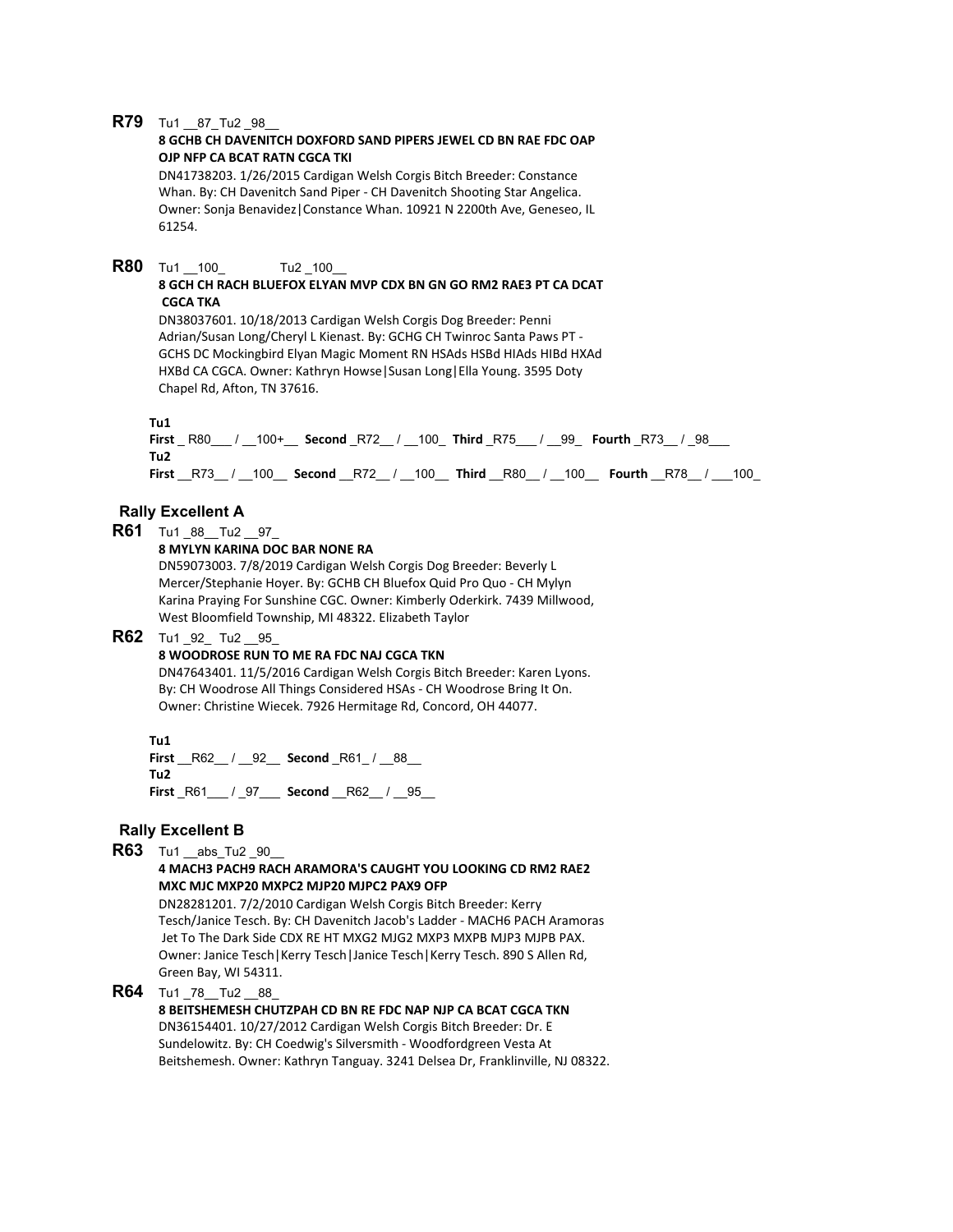## **R65** Tu1 72 Tu2 93

## **8 KARINA MYLYN UNLEASHED MURPHY'S CHAOS RE TKN**

DN54262504. 6/5/2018 Cardigan Welsh Corgis Dog Breeder: Ms. Stephanie J Hoyer/Beverly L Mercer/Janet Jackson. By: CH Cadnoclun's Dragonsteel - GCHS CH Peach Nabs Karina I'M A Little Bit Country CA. Owner: Elizabeth Taylor|Zachary Taylor. 15410 Marilyn Ave, Plymouth, MI 48170.

## **R66** Tu1 92 Tu2 98

#### **8 MACH10 RIPPLING WATERS CLOVER BN RE FDC MXC4 MJG4 MFC TQX T2B CGCA TKN**

DN24755106. 4/19/2009 Cardigan Welsh Corgis Bitch Breeder: David Roderick/Peggy J Roderick. By: Teratams Hunter At Rippling Water - Scaura's Jessica Rabbit At Rw. Owner: Jo Powers. 7455 Dyer Rd, Denton, MD 21629.

## **R67** Tu1 70 Tu2 97

#### **8 GCH CH LANAKILA'S DWARF KING OF DEBONAIRE BN RE PT FDC BCAT CGCA TKN ATT**

DN59701112. 9/25/2019 Cardigan Welsh Corgis Dog Breeder: Heidi C L Kilgore. By: CH Cardiridge Blue Ain't My Color - Lanakila's Something Worth Hanging On To. Owner: Kathryn Tanguay. 3241 Delsea Dr, Franklinville, NJ

#### **R68** Tu1 78 Tu2 95 **8 GCH CH DWYSAN'S ADDICTED TO LOVE CD BN RE TD BCAT ACT1 SWM SCME SEME SBME RATO TKA**

DN52895202. 2/10/2018 Cardigan Welsh Corgis Bitch Breeder: Kathy Davis/Dr. Ryan Buzard/Jinnie Strickland. By: CH Aurigan's Kantasia Rolls Royce - GCHB CH Kingsbury Good Karma At Dwysan. Owner: Kathy Hannah|Kathy Davis |John Hannah. 2421 Grant St., Lansing, MI 48910.

## **R70** Tu1 100 Tu2 88

## **8 MACH2 ARAMORAS LIVIN ON THE EDGE BN RE MXG MJG MXP MJP**

DN36852505. 6/1/2013 Cardigan Welsh Corgis Bitch Breeder: Kerry Tesch/Janice Tesch. By: CH Davenitch Jacob's Ladder - MACH6 PACH Aramoras Jet To The Dark Side CDX RE HT MXG2 MJG2 MXP3 MXPB MJP3 MJPB PAX. Owner: Janice Tesch|Kerry Tesch|Kerry Tesch|Janice Tesch. 890 S Allen Rd, Green Bay, WI 54311.

## **R71** Tu1 \_80\_\_Tu2 \_\_97\_

#### **8 WINBUCK'S A KISS IS JUST A SMOOCH CD BN RE AXP AJP DCAT RATO CGCA CGCU TKN ATT**

DN55606105. 9/11/2018 Cardigan Welsh Corgis Bitch Breeder: Gina Weidner/Sue E Harrison/Charles H Harrison. By: CH Coedwig's Timber - CH Bridgelady's Own Silver & Gold Shines @ Winbucks CD BN CGCA. Owner: Patricia Burgess. 11717 Pine Way B, Huntley, IL 60142.

# **R72** Tu1 99 Tu2 100

## **8 RACH BLUEFOX QUIET THUNDER OF DOVEHILL UDX2 OM1 RM2 RAE3 MX MXJ DCAT THDA CGCA TKN**

DN46773302. 7/12/2016 Cardigan Welsh Corgis Dog Breeder: Cheryl Kienast/Madeline Lonas. By: GCH CH Dragonpatch Rolling Stone - GCH CH Bluefox Elyan Mirror Mirror PT CA BCAT. Owner: Robert Boeke|Sally Boeke. 37 Sherwick Rd, Oswego, IL 60543.

## **R73** Tu1 90 Tu2 99

## **8 MACH ARAMORA'S NO MORE WORRIES CD BN RE MXB MJB**

DN41787202. 1/16/2015 Cardigan Welsh Corgis Bitch Breeder: Janice Tesch/Kerry Tesch. By: PACH Aramoras Great Expectations CD RA OA NAJ MXP3 MXPB MJP3 MJPB PAX - MACH3 PACH9 RACH Aramora's Caught You Looking CD RM2 RAE2 MXC MJC MXP20 MXPC2 MJP20 MJPC2 PAX9 OFP. Owner: Vanessa Tesch|Vanessa Tesch|Janice Tesch. 890 S Allen Rd, Green Bay, WI 54311.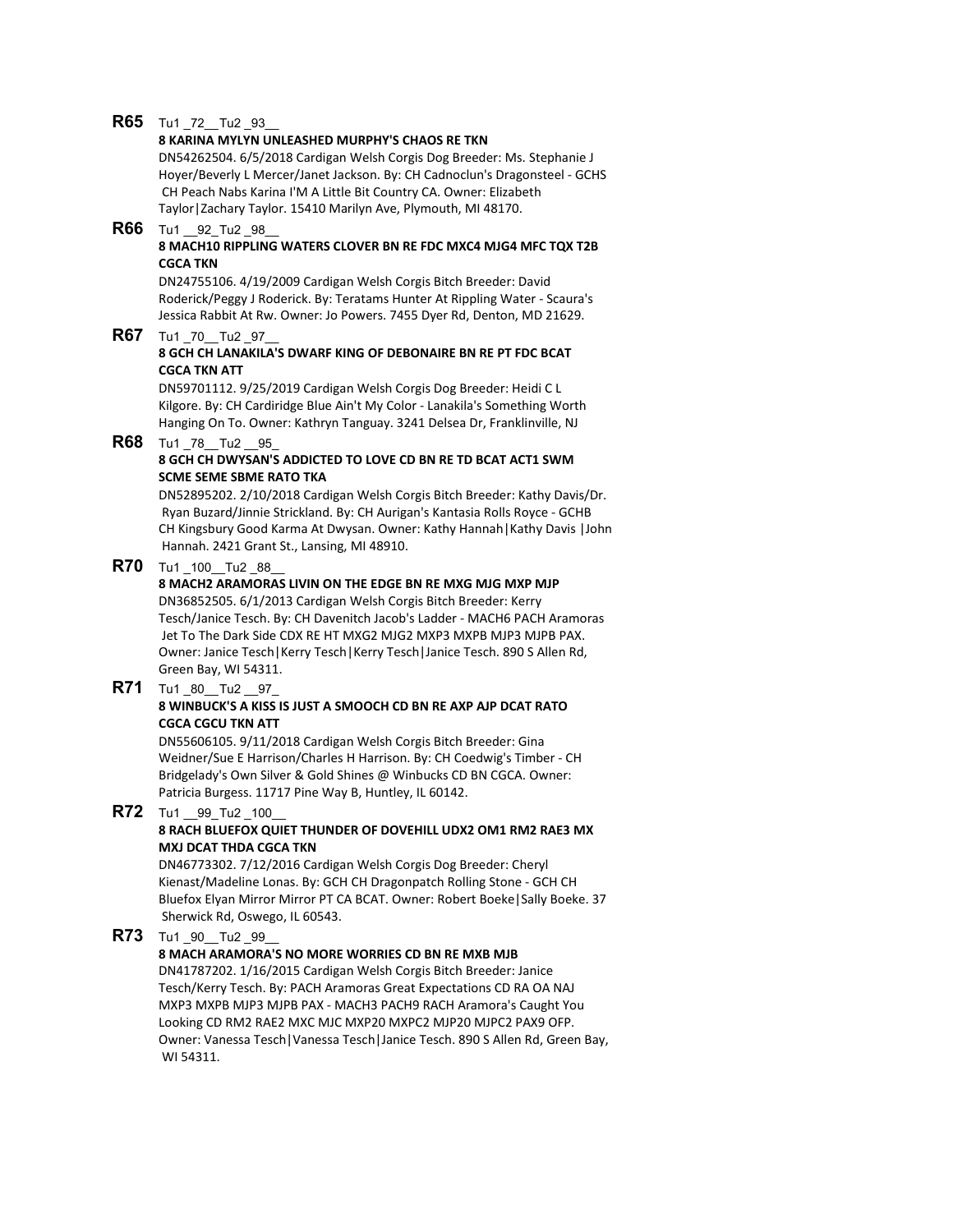## **R74** Tu1 98 Tu2 99

## **8 CH RACH XTACEE BB 409 CDX RM3 RAE3 HT AXP OJP OFP DCAT THDN CGCA TKN**

DN57863702. 4/9/2019 Cardigan Welsh Corgis Dog Breeder: Kathryn Schwabe/Lisa Rhyner. By: GCHP CH Xtacee Beach Cruiser - CH Claymore's Edge Of Glory At Xtacee. Owner: Norbert W Kowal|Kathryn Schwabe. 127 PINE HILL RD, CHESTER, NY 10918.

# **R75** Tu1 \_98\_Tu2 \_89

## **8 ARAMORAS REV IT UP RE MXP2 MJP2**

DN52849101. 2/27/2018 Cardigan Welsh Corgis Bitch Breeder: Janice Tesch/Kerry Tesch. By: Vestavia Davenitch Ziggy Stardust HT - MACH2 Aramoras Livin On The Edge BN RE MXG MJG MXP MJP. Owner: Janice Tesch|Kerry Tesch|Kerry Tesch|Janice Tesch. 890 S Allen Rd, Green Bay, WI 54311.

## **R76** Tu1 98 Tu2 99

## **8 RACH4 COEDWIG'S HE'S MY OBSESSION CD PCD BN RM10 RAE10 PT OAP NJP NFP CA BCAT SCN SIN SEN CGCA CGCU**

DN32800005. 1/26/2012 Cardigan Welsh Corgis Dog Breeder: Kim Shira/Leo Eickhoff. By: DC Coedwig's Malachite RN HSAsc HSBd HIAdsc HXAds - CH Coedwig's Blue Dalhia. Owner: Ashley Brown. 114 Echo Lake Circle, Eureka, MO 63025.

**R77** Tu1 99 Tu2 100

## **8 CH RACH BOSSIS RIVERSIDE LAST WORD AT AMITY CDX PCDX BN RM2 RAE2 FDC AXP AJP OFP SCN SBN CGC TKA**

DN44528102. 10/29/2015 Cardigan Welsh Corgis Dog Breeder: Deborah B Shindle/Jacque Glenn/Cindy Bossi. By: GCHS CH Kingsbury Red Dragon Of Claymore CGC TKN - GCH CH Riverside Telltail Goldigger CAA RATN CGC. Owner: Jeannie Strong|Jon Strong. 777 Pinewood Cir, Mooresville, NC 28115.

# **R78** Tu1 100 Tu2 99 **8 MACH RACH ARAMORA'S SWEET AND SPICY CD RM4 RAE3 MXG MJG**

# **MXP2 MJP NF TKI**

DN41787201. 1/16/2015 Cardigan Welsh Corgis Bitch Breeder: Janice Tesch/Kerry Tesch. By: PACH Aramoras Great Expectations CD RA OA NAJ MXP3 MXPB MJP3 MJPB PAX - MACH3 PACH9 RACH Aramora's Caught You Looking CD RM2 RAE2 MXC MJC MXP20 MXPC2 MJP20 MJPC2 PAX9 OFP. Owner: Janice Tesch|Kerry Tesch|Janice Tesch|Kerry Tesch. 890 S Allen Rd, Green Bay, WI 54311.

## **R79** Tu1 \_96\_\_Tu2 \_\_98\_

## **8 GCHB CH DAVENITCH DOXFORD SAND PIPERS JEWEL CD BN RAE FDC OAP OJP NFP CA BCAT RATN CGCA TKI**

DN41738203. 1/26/2015 Cardigan Welsh Corgis Bitch Breeder: Constance Whan. By: CH Davenitch Sand Piper - CH Davenitch Shooting Star Angelica. Owner: Sonja Benavidez|Constance Whan. 10921 N 2200th Ave, Geneseo, IL 61254.

**R80** Tu1 94 \_Tu2 \_100

## **8 GCH CH RACH BLUEFOX ELYAN MVP CDX BN GN GO RM2 RAE3 PT CA DCAT CGCA TKA**

DN38037601. 10/18/2013 Cardigan Welsh Corgis Dog Breeder: Penni Adrian/Susan Long/Cheryl L Kienast. By: GCHG CH Twinroc Santa Paws PT - GCHS DC Mockingbird Elyan Magic Moment RN HSAds HSBd HIAds HIBd HXAd HXBd CA CGCA. Owner: Kathryn Howse|Susan Long|Ella Young. 3595 Doty Chapel Rd, Afton, TN 37616.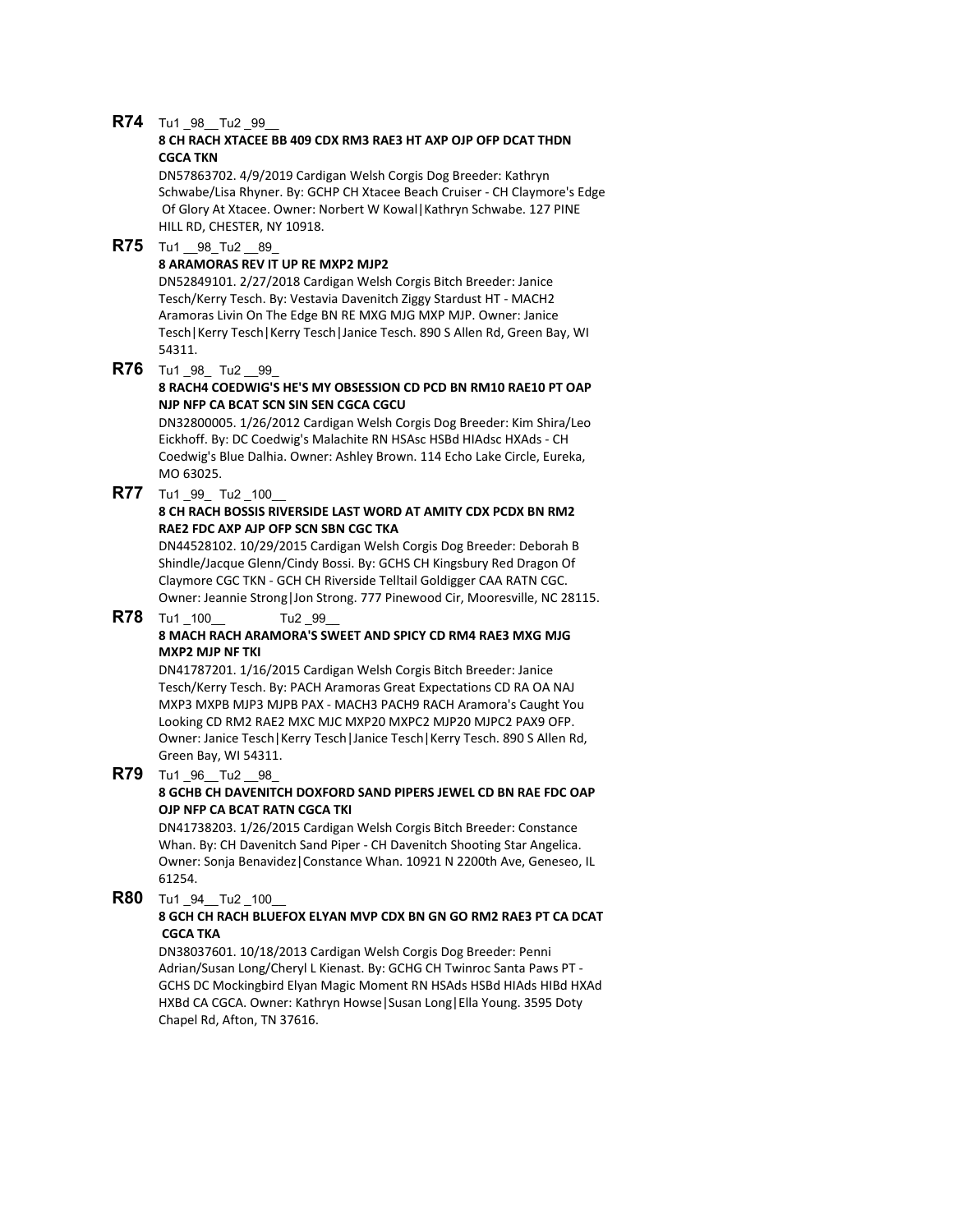## **R81** Tu1 93 Tu2 96

#### **8 OBSIDIAN'S NEW SENSATION RE PT OAP OJP NFP SCN CGC TKA**

DN48476207. 12/29/2016 Cardigan Welsh Corgis Dog Breeder: Michelle Boydston. By: CH Redbud Being F'the Benefit Of Mr. Kite - GCHS CH Obsidian's Sky's The Limit. Owner: Dennis Ackerson and Barbara Ackerson|Michelle Boydston. Post Office Box 716, Folsom, LA 70437.

#### **Tu1**

**First** \_\_R70\_ / \_\_100+\_\_ **Second** \_\_R78\_\_ / \_\_\_100\_ **Third** \_\_R72\_ / \_99\_\_\_ **Fourth** \_\_\_R77\_ / \_99\_\_\_ **Tu2 First** \_\_\_R80\_ / \_\_100\_\_ **Second** \_\_R72\_\_ / \_100\_\_\_ **Third** \_\_R77\_\_ / \_\_\_100\_ **Fourth** \_\_R73\_\_ / \_\_\_99\_

## **Rally Master**

**R63** Tu1 \_abs\_\_Tu2 \_98\_\_

## **4 MACH3 PACH9 RACH ARAMORA'S CAUGHT YOU LOOKING CD RM2 RAE2 MXC MJC MXP20 MXPC2 MJP20 MJPC2 PAX9 OFP**

DN28281201. 7/2/2010 Cardigan Welsh Corgis Bitch Breeder: Kerry Tesch/Janice Tesch. By: CH Davenitch Jacob's Ladder - MACH6 PACH Aramoras Jet To The Dark Side CDX RE HT MXG2 MJG2 MXP3 MXPB MJP3 MJPB PAX. Owner: Janice Tesch|Kerry Tesch|Janice Tesch|Kerry Tesch. 890 S Allen Rd, Green Bay, WI 54311.

**R72** Tu1 90 Tu2 99

## **8 RACH BLUEFOX QUIET THUNDER OF DOVEHILL UDX2 OM1 RM2 RAE3 MX MXJ DCAT THDA CGCA TKN**

DN46773302. 7/12/2016 Cardigan Welsh Corgis Dog Breeder: Cheryl Kienast/Madeline Lonas. By: GCH CH Dragonpatch Rolling Stone - GCH CH Bluefox Elyan Mirror Mirror PT CA BCAT. Owner: Robert Boeke|Sally Boeke. 37 Sherwick Rd, Oswego, IL 60543.

## **R73** Tu1 \_77\_\_Tu2 \_77\_\_

## **8 MACH ARAMORA'S NO MORE WORRIES CD BN RE MXB MJB**

DN41787202. 1/16/2015 Cardigan Welsh Corgis Bitch Breeder: Janice Tesch/Kerry Tesch. By: PACH Aramoras Great Expectations CD RA OA NAJ MXP3 MXPB MJP3 MJPB PAX - MACH3 PACH9 RACH Aramora's Caught You Looking CD RM2 RAE2 MXC MJC MXP20 MXPC2 MJP20 MJPC2 PAX9 OFP. Owner: Vanessa Tesch|Vanessa Tesch|Janice Tesch. 890 S Allen Rd, Green Bay, WI 54311.

## **R74** Tu1 94 \_Tu2 \_93

## **8 CH RACH XTACEE BB 409 CDX RM3 RAE3 HT AXP OJP OFP DCAT THDN CGCA TKN**

DN57863702. 4/9/2019 Cardigan Welsh Corgis Dog Breeder: Kathryn Schwabe/Lisa Rhyner. By: GCHP CH Xtacee Beach Cruiser - CH Claymore's Edge Of Glory At Xtacee. Owner: Norbert W Kowal|Kathryn Schwabe. 127 PINE HILL RD, CHESTER, NY 10918.

**R75** Tu1 80 Tu2 79

## **8 ARAMORAS REV IT UP RE MXP2 MJP2**

DN52849101. 2/27/2018 Cardigan Welsh Corgis Bitch Breeder: Janice Tesch/Kerry Tesch. By: Vestavia Davenitch Ziggy Stardust HT - MACH2 Aramoras Livin On The Edge BN RE MXG MJG MXP MJP. Owner: Janice Tesch|Kerry Tesch|Kerry Tesch|Janice Tesch. 890 S Allen Rd, Green Bay, WI 54311.

## **R76** Tu1 93 Tu2 100

#### **8 RACH4 COEDWIG'S HE'S MY OBSESSION CD PCD BN RM10 RAE10 PT OAP NJP NFP CA BCAT SCN SIN SEN CGCA CGCU**

DN32800005. 1/26/2012 Cardigan Welsh Corgis Dog Breeder: Kim Shira/Leo Eickhoff. By: DC Coedwig's Malachite RN HSAsc HSBd HIAdsc HXAds - CH Coedwig's Blue Dalhia. Owner: Ashley Brown. 114 Echo Lake Circle, Eureka, MO 63025.